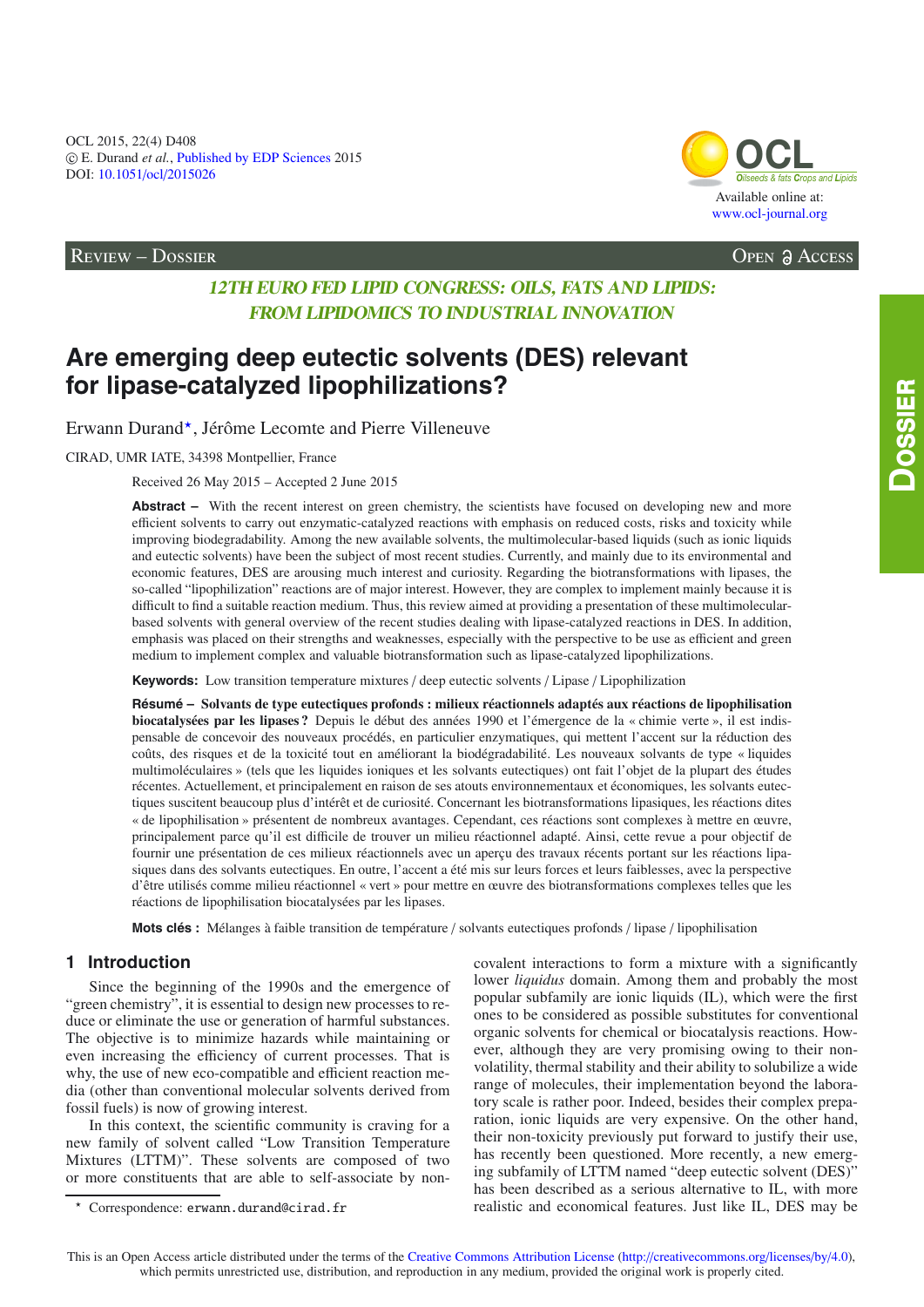liquid at room temperature, non-volatile and with an excellent thermal stability. However, in contrast to most of the IL, DES are easy to prepare with a decreased harmfulness and improved biodegradability.

In the field of biocatalysis, whereas the studies on IL are deeply documented, the published papers dealing with biotransformation reactions in DES are scarce. Concerning the lipase-catalyzed reactions, in addition to their exhaustive and intense applications in the lipids' transformation, these enzymes may also be suited in so-called "lipophilization reactions" for the synthesis of new molecules with high-valueadded (surfactants or lipophilized antioxidants). However, such biotransformations are somewhat complex to implement with often limited yields and slow kinetics. These complications are mainly due to the difference in polarity of the two substrates involved and the difficulty in finding a suitable medium for solubilization, while allowing a good biocatalytic activity (Villeneuve, [2007\)](#page-5-0). Besides these experimental issues, there is a great interest and attractive challenge in finding, creating and developing new and green media to implement such biotransformation processes. That is why, this review aimed at examining the potential of new and "green" media (with focus on DES) for the lipase-catalyzed lipophilization of molecule with great potential (*e.g.* phenolic compounds).

### **2 LTTM, a new family of promising green media**

Regardless of the application within the different scientific fields, the role of the solvent holds a major place. Since the beginning of the green chemistry concept, one can point out that the new emerging solvents with potential "green" assets are almost exclusively composed of at least two molecules. Moreover, the unique common property of these new multimolecular-based solvents is their low transition temperature (solid-liquid) compare to ones of their constituents. In summary, these new green media are formed by the association of two or more components that are able to self-associate through intermolecular interactions (mainly Van der Waals interactions, hydrogen bonding or ionic forces) to form a mixture with a solid-liquid transition temperature significantly lower than that of each individual component. That is why we got into the habit of naming these solvents "Low Transition Temperature Mixtures (LTTM)". The two most widespread subfamilies of LTTM are Deep Eutectic Solvents (DES) and ionic liquids (IL). IL are multi-component liquid salts that differ from the molten salts because of the melting point below 100 ◦C (arbitrarily set in reference to the boiling point of water), but a large number of them are liquid at temperature around 25 ◦C. IL are constituted of a cation, usually organic, combined with an organic or inorganic anion. The cations are quaternary phosphoniums or ammonium salts (tetraalkylammoniums, tetraalkylphosphoniums, alkylpyridiniums, triazoliums, pyrrolidiniums or imidazoliums) generally large and asymmetric that may be functionalized with amines, alcohols, ethers, carboxylic acids, esters, thiols, vinyls, allyls, alkynes or nitriles. The anions may be organic or inorganic with different sizes, electronegativities or polarizabilities. Thus, the huge choice of combinations anions/cations  $(>10^6)$  offers the possibility of adjusting the physicochemical characteristics of the medium. Consequently, IL are capable of dissolving a wide range of organic and inorganic compounds with very different polarities. Their application as reaction solvent has many advantages because of a wide range of thermal and chemical stability, high conductivity (range from 0.01 to 1.5 S/m), nonvolatility (decomposition temperature typically over 300 ◦C) and non-flammability. Nevertheless, the use of IL as reaction media for chemical or enzymatic synthesis faces with many problems. Indeed, their controversial ecotoxicological data and environmental safety (Ranke *et al.*, [2004;](#page-5-1) Stolte *et al.*, [2006\)](#page-5-2), associated with their high costs, their difficulties to synthesis and their tedious purification, are considerably limiting their implementation on an industrial scale. In conclusion, although the IL have original physico-chemical properties compared to other solvents typically encountered in chemistry, the widespread use of IL is deeply affected by economical and environmental imperatives. That is why, we believe that currently the use of such solvents will be only realistic for low productions of specific and very high-value molecules. To overcome IL's drawbacks while maintaining their advantages, the use of DES is now rapidly emerging in the literature. These solvents were initially described by Abbott an co-workers as any mixture characterized by an significant ("deep") decrease in the melting point compared to its individual counterpart (Abbott *et al.*, [2004](#page-4-0), [2003\)](#page-4-1). Most of these mixtures are actually obtained by mixing an ammonium or phosphonium salt with a hydrogen-bond donor such as acids, amides, amines, alcohols, etc... as a result, numerous opportunities to prepare DES because of the high flexibility to choose the components (Kareem *et al.*, [2010\)](#page-5-3). Compare to IL, DES display many advantages such as a low price, a very easy preparation without any purification steps (they are simply prepared by mixing the components), and most of them are biodegradable (Durand, Lecomte, Villeneuve, [2013\)](#page-4-2). Thus, the number of publications dedicated to their use has considerably increased in many fields of research such as metal recovery, gas purification, catalysis, chemical fixation of CO<sub>2</sub> (Li *et al.*, [2008;](#page-5-4) Su *et al.*, [2009](#page-5-5)), extraction of phytochemicals from plant material (Dai *et al.*, [2013;](#page-4-3) Nam *et al.*, [2015\)](#page-5-6) or green solvents for biocatalysis (Alemán *et al.*, [2015;](#page-4-4) Durand *et al.*[,2012;](#page-4-5) Durand, Lecomte, Baréa, [2013;](#page-4-2) Gorke *et al.*, [2008](#page-4-6); Lindberg *et al.*, [2010;](#page-5-7) Maugeri *et al.*, [2013;](#page-5-8) Zhao *et al.*, [2011,](#page-5-9) [2013\)](#page-5-10). Recently, the term Natural Deep Eutectic Solvents (NADES) was introduced in literature as a new subfamily of LTTM, to label any mixture combining molecules abundantly present in the cellular constituents (*e.g.* primary metabolites) (Choi *et al.*, [2011\)](#page-4-7). In their article entitled "Are natural deep eutectic solvents the missing link in understanding cellular metabolism and physiology", Choi *et al.* [\(2011\)](#page-4-7), postulated that although their accurate role and presence in living cells are still in investigation, NADES may be an alternative medium to water and lipids, and would explain numerous biological processes such as biosynthesis or storage of various non-water soluble metabolites and macromolecules.

#### **3 Interest and challenge of Lipophilization reactions**

Lipophilization consists in a strategy where the hydrophilicity/lipophilicity balance of a selected hydrophilic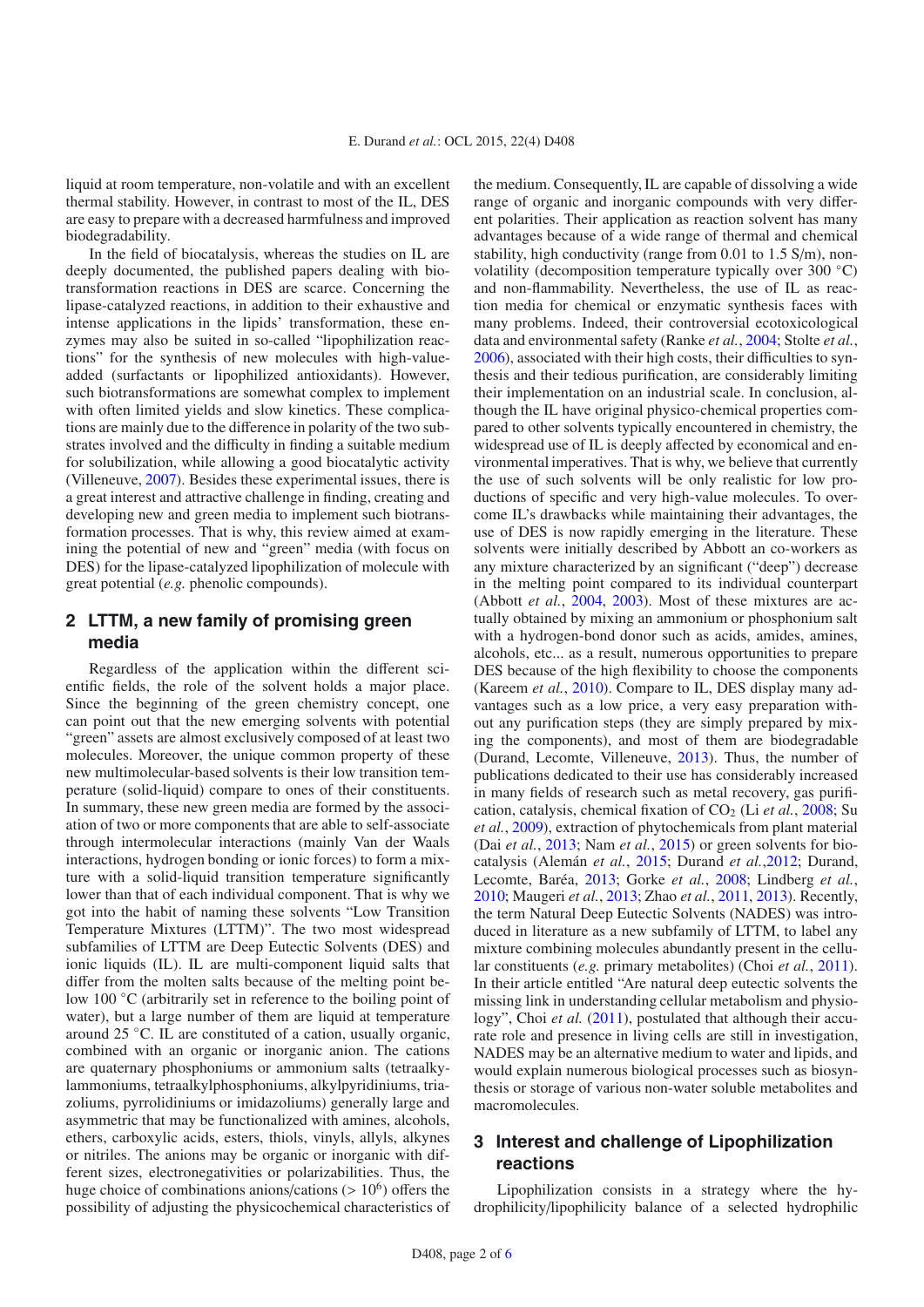<span id="page-2-0"></span>

**Fig. 1.** General strategy for phenolipid conception.

bioactive molecule is adjusted by a covalent linking with a lipophilic domain. These reactions are mainly aimed at lowering the polarity of the hydrophilic molecule, and many examples of lipophilization are now found in the literature. This can be onto a sugar, an amino acid, a protein, a water soluble vitamin or alternatively a (poly)phenol. Among them, phenolic acids represent a large and diverse group of secondary metabolites that are naturally widespread in the plant kingdom and of particular interest. Indeed, these products are known for their potential protective role against oxidative damage and their action as natural antioxidants in various foods, cosmetics or pharmaceutical systems was already proved (Huang and Cai, [2009](#page-5-12); Soobrattee *et al.*, [2005](#page-5-13); Vanden Berghe, [2012](#page-5-14)). However, most of the phenolic acids express their functional properties in a hydrophilic environment, resulting in a few efficient and advanced applications in formulated-lipid dispersions. Thus, a practical approach to implement these compounds in such formulation is to increase their hydrophobicity. In that sense, the lipophilization reactions are particularly advantageous and effective, and may be seen as a vectorization key unlocking the lipid barrier encountered by the bioactive molecule while maintaining its original functional properties. In the case of phenolic acids, the methods commonly used consists in attaching on the reactive carboxyl group, either a single or double tail lipophilic domain (usually an aliphatic with a different carbon backbone) resulting in new molecule with emulsifying properties, and often greatly improved antioxidant activity (Durand *et al.*, [2015](#page-4-8); Laguerre *et al.*, [2010\)](#page-5-15). This reaction can be performed on simple phenolic acids derived from benzoic acid (hydroxybenzoic acids), cinnamic (hydroxycinnamic acids) or more complex polyphenolic acids such as chlorogenic acid and rosmarinic acid with single or double tail (Fig. [1\)](#page-2-0). Lipophilization of the phenolic antioxidants can be carried out chemically or enzymatically. The chemical strategies are faintly used because of the instability at high temperatures and alkaline environments of these molecules. Concomitantly, the enzymatic alternative (using lipase as biocatalyst) has many advantages: milder reaction conditions, selectivity, reduction of by-products, less purification steps, and also allows to implement more environmentally friendly processes in agreement with this new era of green chemistry.

However, one of the main difficulties encountered to realize such lipase-catalyzed lipophilizations is optimizing the synthesis (in terms of yield and kinetics) with two substrates having different polarities. Therefore, it is essential to select a medium in which the two substrates will be soluble, at least partially, and where the activity/stability of the enzyme can be maintained at a satisfactory level. Indeed, in nonpolar solvents such as hexane which lipases generally maintain good activity, the hydrophilic phenolics have very low solubility. Inversely, in polar organic media, the phenolic compounds have good solubility but lipases often present limited activity. Thus, there is a technical dilemma in choosing an effective system in which a polar substrate (*e.g.* phenolics) and nonpolar (a long chain alcohol, for example) will have both high solubility and where the enzymes maintain a good activity (Figueroa-Espinoza and Villeneuve, [2005\)](#page-4-9). Nevertheless, there are some reports dealing with esterification of phenolic acids with fatty alcohols in organic solvents, solvent-free conditions (the role of which was ensured by the excess of alcohol) or in IL (Pang *et al.*, [2013;](#page-5-16) Weitkamp *et al.*, [2006;](#page-5-17) Yang *et al.*, [2012](#page-5-18)). According to these studies, the lipase-catalyzed reactions in organic solvents are preferable and a binary mixture of solvents seems to be the best solution to achieve this kind of reaction since it allows to finely tune both the solubility of the substrates and the lipase's activity/stability. However, these enzymatic reactions are often limited in terms of performance with often extremely long reaction times. In addition, the use of a significant amount of biocatalyst and very high alcohol to phenolics molar ratios was often observed, which may cause poor mass transfer and difficulties when it comes to separation and purification of the final products. In the end, although these reactions have showed tremendous potential and interesting perspective, they are still complex to implement because of the difficulty in finding a suitable reaction medium. Besides this, the recent interest on green chemistry has forced the scientists to pay attention to other criteria (cost, risk and toxicity, biodegradability, etc.) when it comes to develop new and more efficient solvents to carry out enzymatic-catalyzed reactions.

#### **4 Lipase-catalyzed lipophilisation in DES**

Compared with other applications, the use of DES for biocatalysis reactions has been little studied, likely because the use of strong hydrogen-bond donors forming such mixtures (*e.g.* urea) is well known to denature proteins. However, some studies have shown that DES could be used as promising solvent or co-solvent in biocatalysis reactions. As observed in the ring opening reactions of 1R, 2R-trans-2-methylstyrene oxide into its corresponding vicinal diol, using potato epoxide hydrolase (StEH1) (Lindberg *et al.*, [2010](#page-5-7)), where the DES as co-solvent significantly increased the Km (up to 20 times) of the enzyme. In addition, the DES allowed to solubilize 1.5 times more substrates than the reference solution (sodium phosphate buffer 0.1 M). Among the DES tested, cholinium chloride:glycerol (ChCl:Gly) appeared to be the most effective to increase regio-selectivity while preserving enzyme activity. Similar results were observed with the conversion of the epoxy-styrene using EHAD1 epoxide hydrolase (Gorke *et al.*, [2008\)](#page-4-6) where the conversion, only 4.6% in the buffer solution,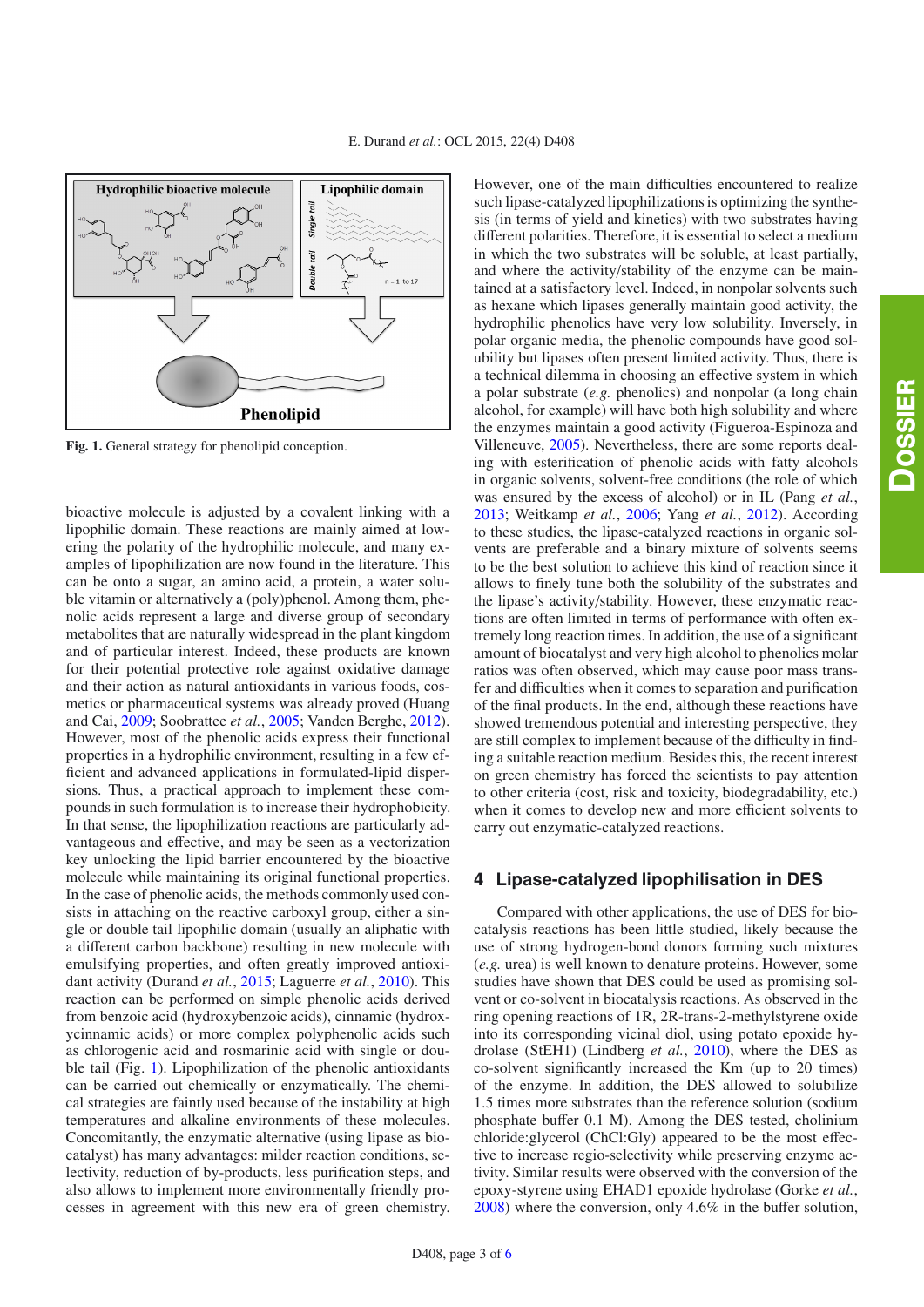was increased to 92% with 25% (v/v) addition of ChCl:Gly. Interestingly, a similar addition of organic solvents (DMSO or acetonitrile) did not provoke significant improvement, suggesting that the effect was not simply due to the increased solubility of substrates, but related to the inherent properties of the DES. Moreover, it has been observed that the efficiency of proteases-catalyzed reactions (subtilisin and  $\alpha$ -chymotrypsin) in ChCl:Gly have an activity and selectivity that depends on the water content of the mixture (Zhao *et al.*, [2011\)](#page-5-9). Thus, a small amount of water (about  $5\%$  v/v) may increase the enzymatic activity while decreasing the selectivity. The positive effect of low water content in DES was also detected for peptide synthesis using protease as biocatalyst (Maugeri *et al.*, [2013\)](#page-5-8). Finally,  $10\%$  to  $25\%$  (v/v) addition of ChCl:Gly in acetate buffer allowed to significantly improve (up to 3 times) the esterase activity for the hydrolysis of p-nitrophenyl acetate (Gorke and Kazlauskas, [2009\)](#page-4-10). Regarding the lipase-catalyzed reactions in such solvents, the first works were carried out in 2008 by the team of the Prof. R.J. Kazlauskas (Gorke *et al.*, [2008;](#page-4-6) Gorke and Kazlauskas, [2009\)](#page-4-10). These preliminary studies aimed at investigating the potential of several lipases to catalyze the transesterification of ethyl valerate with butanol in some DES. Among them, lipase B from *Candida antarctica* showed the highest activity, and the best bioconversions were obtained in ChCl:Gly and ChCl:Urea. In addition, the best results observed in DES based on glycerol or urea, were five times higher than those observed in IL (BMIM[BF<sub>4</sub>] or  $BMIN[Tf_2N]$ , but similar to that observed in toluene. Interestingly, unexpected good lipase stability in DES was observed, despite the presence of denaturing substance, with a superior stability to those observed in the aqueous solutions of the individual component. Indeed, a 75% loss of activity was detected after only 90 min in an aqueous solution of urea, while it was almost negligible  $(1%)$  in the DES based on the same urea as component. This surprising stability is actually explained by the strong hydrogen-bond network within the DES, which lowers the diffusion of the constituents to the protein core. The DES forms hydrogen bonds with the surface residues of the enzyme which, instead of denaturation, may stabilize the tertiary structure of the enzyme (Monhemi *et al.*, [2014;](#page-5-19) Wu *et al.*, [2014\)](#page-5-20). This is also the reason why a very low reactivity of DES' counterparts is often observed. Later, Zhao *et al.* (Zhao *et al.*, [2013](#page-5-10)) have confirmed the potential of DES as an alternative medium to organic solvents or IL for biotransformation catalyzed by lipases. They showed that DES made with cholinium chloride and glycerol (ChCl:Gly) could be used as "green" solvent for biodiesel preparation by enzymatic transesterification. A screening of different lipases has shown that the best activity (assessed by soybean oil methanolysis) was, once again, obtained with the immobilized lipase B from *Candida antarctica* (iCALB). They also confirmed the remarkable stability of iCALB in a DES based on cholinium acetate and glycerol (ChOAc:Gly), with a residual activity maintained at 92% and 50% after 48 h and 168 h. Finally, Borse *et al.* were able to accomplish with success a multi-component synthesis of a series of novel pyrimidinedione- and pyrimidinetrionesbased compounds using the *Rhizopus Oryzae* lipase, with reaction yields between 73% and 95% in only 6 h (Borse *et al.*, [2013\)](#page-4-11). Also, the influence of the DES has proven to be beneficial and critical to the reaction since lower yields were obtained using other reaction media such as water, methanol, dioxane or DMF. Concomitantly, our group has been interested in conceiving the first lipase-catalyzed lipophilization in DES. We firstly conducted preliminary studies to evaluate the best experimental conditions before initiating any investigation for such complex and sensitive biocatalysis reaction. In a first study (Durand *et al.*, [2012\)](#page-4-5) we showed that the nature of the constituents, namely the salt and the hydrogen-bond donor (HBD), could strongly influence the physicochemical properties of the DES and the resulting biocatalytic activities. For example, by changing the nature of the salt in combination with glycerol as HBD, the performance in the alcoholysis reactions of vinyl laurate with alcohols of different alkyl chain lengths were deeply affected. The same observation may be drawn by changing the nature of the HBD in association with the cholinium chloride (ChCl) as salt. Moreover, we observed and confirmed that some DES could react and compete with the substrates in the lipase-catalyzed reactions leading to the formation of undesirable by-products, which may be a serious weakness to their development. Among the different DES tested, ChCl:U and ChCl:Gly have clearly shown the best results since they allowed excellent bioconversions with minor influence of the polarity of the nucleophilic substrate, and with no apparent reactivity of their constituents. While providing a hopeful step forward, all the results collected from the literature so far, were performed with substrates that had little affinity with the DES. Thus, one of the evident difficulty would be the realization of lipase-catalyzed reactions with substrate(s) highly disposed to create strong interactions (mostly hydrogen bonding) with the DES' matrix. Indeed, it was previously noticed that the very low reactivity of constituents was due to the strong and well-organized non-covalent intermolecular bonds established in such mixture. Thus, as far as the lipase-catalyzed lipophilizations, the challenge faced by this study is two-fold: the reactivity of hydrophilic substrate (*e.g.* phenolics) locks up in DES, and lipase-catalyzed reactions with substrates of two different polarities. In a recent work (Durand, Lecomte, Baréa, [2013\)](#page-4-2), our group highlighted the necessity to add significant quantities of water to promote lipase-catalyzed lipophilization (with 1-octanol) of phenolic coumpounds (coumaric and ferulic acids) in DES (ChCl:U and ChCl:Gly). For example, very high conversion rates were achieved in ChCl:U with water contents of 8% and 10% (w/w), respectively 93% and 98%. As observed in previous studies, a clear catalytic superiority of iCALB in ChCl:U compare to ChCl:Gly was obtained. In addition, these studies have revealed that the very low lipase activity/stability in the neat or weakly hydrated DES for such complex experiments could be explained by both the strong association of the substrate into the DES' matrix and the very low thermodynamic water activity ( $a_w < 0.02$ ). Indeed, significant enhancement in lipase initial activity (67 times faster in ChCl:U) was observed when  $a_w$  was increased up to 0.15. Also, water in DES significantly preserved the enzyme catalytic activity over the time. Regarding the pH values in the DES-water binary mixture, the gradual addition of water did not cause a significant variation but the acidic or basic state of the DES depends on the nature of the HBD. The secondary role played by the pH in lipase's catalytic activity was confirmed by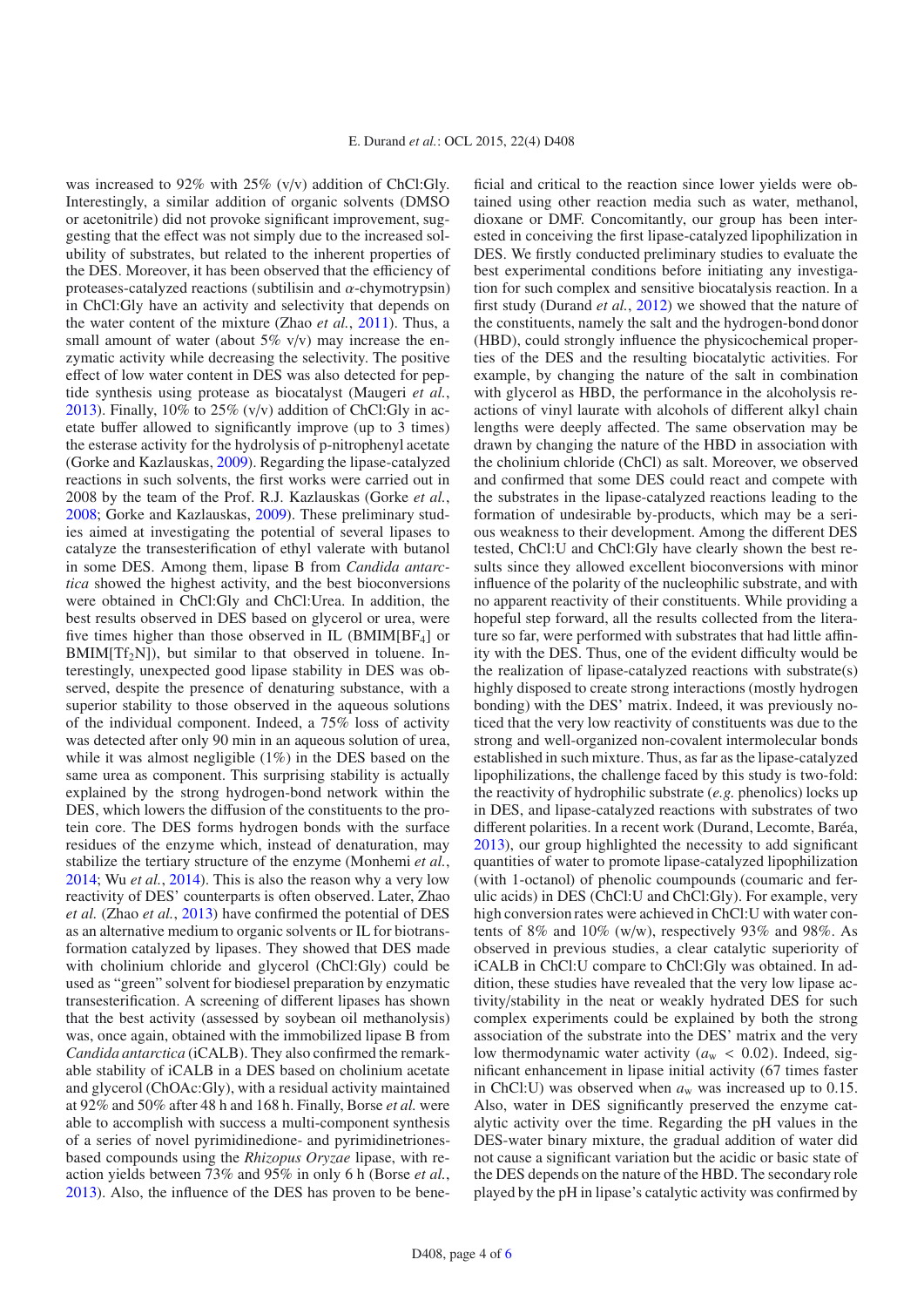the drastic differences obtained between DES based on HBD of similar chemical nature displaying similar pH values. Finally, in a recent study our team went to investigate the structure and supramolecular organization of these solvents in order to understand how the different components (quaternary ammonium salt, HBD, water and substrates) involved in these mixtures could contribute to their functional properties and affect the lipase activity/stability (Durand *et al.*, [2014\)](#page-4-12). This work, carried out with the greatest DES to promote lipasecatalyzed reactions (ChCl:U), provided interesting information on the availability of water to contribute to the functional properties in the environment (hydrolysis activity, hydration of the enzyme). It has been demonstrated the existence of two thermodynamically different areas, which determine the influence and effect of the water. Thus, for a water to ChCl molar ratio below 1.75, water will interact mainly with the salt (ChCl) through very strong intermolecular bonds. Its availability will be such that it can marginally participate in the competitive hydrolysis reactions or properly intervene in the hydration state of the enzyme. However, for a water to ChCl molar ratio above 1.75, the probability of water to participate in its various activities will be greatly increased. Similarly, we have demonstrated that urea and the nucleophilic substrate could have a positive effect on reducing hydrolysis yields. The first reducing *a*w, the second acting as a co-solvent to protect the product against the reactivity of water. These experiments provided substantive clarifications to finely adjust the conditions to favor lipase-catalyzed lipophilizations in DES. Thus, given the difficulties encountered when performing such biotransformations, it was possible to synthesize with high yields, a full range of lipophilic derivatives of ferulic and coumaric acids from C4 to C16 (aliphatic chain).

#### **5 Conclusion**

This review aimed at analyzing whether or not DES may be a viable medium for enzymatic synthesis of molecules with great value, as realized through the lipase-catalyzed lipophlizations. Although the number of studies dealing with enzymatic catalysis in DES is still relatively low, they all share the same conclusion: the enzymes may be active. DES must be seen as new entity where the components are strongly connected to one another through a well-organized tridimensional system with optimum interactions *via* inter- and intramolecular hydrogen-bonding, resulting in properties that may be different than the neat molecules. Moreover, any substance able to associate within this matrix would be highly solubilized and strongly associated. Regarding the lipase-catalyzed lipophilizations in such media, it was observed that a small quantity of water is recommended to promote activity. Moreover, in such hydrated systems, our group described a structural organization which suggests that any substrate able to associate within this matrix would be highly solubilized and strongly associated, which could limit its reactivity. Although the role of HBD is still ambiguous, this review showed a strong importance and influence on the biotransformation. We believe that it is involved in the conformation state of the enzymes. Also, the HBD reactivity is strongly decreased when use to create a DES, but some of them may still be reactive that leads

to unwanted by-product. Therefore, the ideal option would be to use a HBD that cannot compete in the reaction. Another solution to address this issue would be to use the substrate as both HBD and substrate. For example, it has been demonstrated that ChCl and p-coumaric acid could form a DES with a melting point at 67  $°C$  (molar ratio of 1: 0.5), which corresponds to a decrease in transition temperature of phenolic acid around 150 ◦C (Maugeri and Domínguez de María, [2012\)](#page-5-21). In other words, would it be possible to render liquid the substrate by creating intermolecular affinities with another molecule, making this latter enable to react in reactions? This association will probably involve a reduction in the availability and reactivity of the substrate, but there are some experiments showing that the HBD could remain highly reactive (Durand *et al.*, [2012\)](#page-4-5).

#### **References**

- <span id="page-4-0"></span>Abbott AP, Boothby D, Capper G, Davies DL, Rasheed RK. 2004. Deep Eutectic Solvents formed between choline chloride and carboxylic acids: Versatile alternatives to ionic liquids. *J. Am. Chem. Soc.* 126: 9142–9147.
- <span id="page-4-1"></span>Abbott AP, Capper G, Davies DL, Rasheed RK, Tambyrajah V. 2003. Novel solvent properties of choline chloride/urea mixtures. *Chem. Commun.* 70–71.
- <span id="page-4-4"></span>Alemán M, Bou R, Guardiola F, *et al.* 2015. Antioxidative effect of lipophilized caffeic acid in fish oil enriched mayonnaise and milk. *Food Chem.* 167: 236–244.
- <span id="page-4-11"></span>Borse BN, Shukla SR, Sonawane YA, Shankerling GS. 2013. Synthesis of some novel pyrimidinedione and pyrimidinetrione derivatives by a greener method: Study of their antimicrobial activity and photophysical properties. *Synth. Commun.* 43: 865– 876.
- <span id="page-4-7"></span>Choi YH, van Spronsen J, Dai Y, *et al.* 2011. Are natural deep eutectic solvents the missing link in understanding cellular metabolism and physiology? *Plant Physiol.* 156: 1701–1705.
- <span id="page-4-3"></span>Dai Y, van Spronsen J, Witkamp GJ, Verpoorte R, Choi YH. 2013. Natural deep eutectic solvents as new potential media for green technology. *Anal. Chim. Acta* 766: 61–68.
- <span id="page-4-5"></span>Durand E, Lecomte J, Baréa B, *et al.* 2012. Evaluation of deep eutectic solvents as new media for Candida antarctica B lipase catalyzed reactions. *Process Biochem.* 47: 2081–2089.
- <span id="page-4-2"></span>Durand E, Lecomte J, Baréa B, *et al.* 2013. Evaluation of deep eutectic solvent–water binary mixtures for lipase-catalyzed lipophilization of phenolic acids. *Green Chem.* 15: 2275.
- Durand E, Lecomte J, Villeneuve P. 2013. Deep eutectic solvents: Synthesis, application, and focus on lipase-catalyzed reactions. *Eur. J. Lipid Sci. Technol.* 115: 379–385.
- <span id="page-4-12"></span>Durand E, Lecomte J, Baréa B, *et al.* 2014. Towards a better understanding of how to improve lipase-catalyzed reactions using deep eutectic solvents based on choline chloride. *Eur. J. Lipid Sci. Technol.* 116: 16–23.
- <span id="page-4-8"></span>Durand E, Bayrasy C, Laguerre M, *et al.* 2015. Regioselective synthesis of diacylglycerol rosmarinates and evaluation of their antioxidant activity in fibroblasts. *Eur. J. Lipid Sci. Technol.*, in press.
- <span id="page-4-9"></span>Figueroa-Espinoza MC, Villeneuve P. 2005. Phenolic acids enzymatic lipophilization. *J. Agric. Food Chem.* 53: 2779–2787.
- <span id="page-4-6"></span>Gorke JT, Srienc F, Kazlauskas RJ. 2008. Hydrolase-catalyzed biotransformations in deep eutectic solvents. *Chem. Commun.* 1235–1237.
- <span id="page-4-10"></span>Gorke JT, Kazlauskas RJ. 2009. Enzymatic processing in deep eutectic solvents. US PATENT, N◦ 20090117.